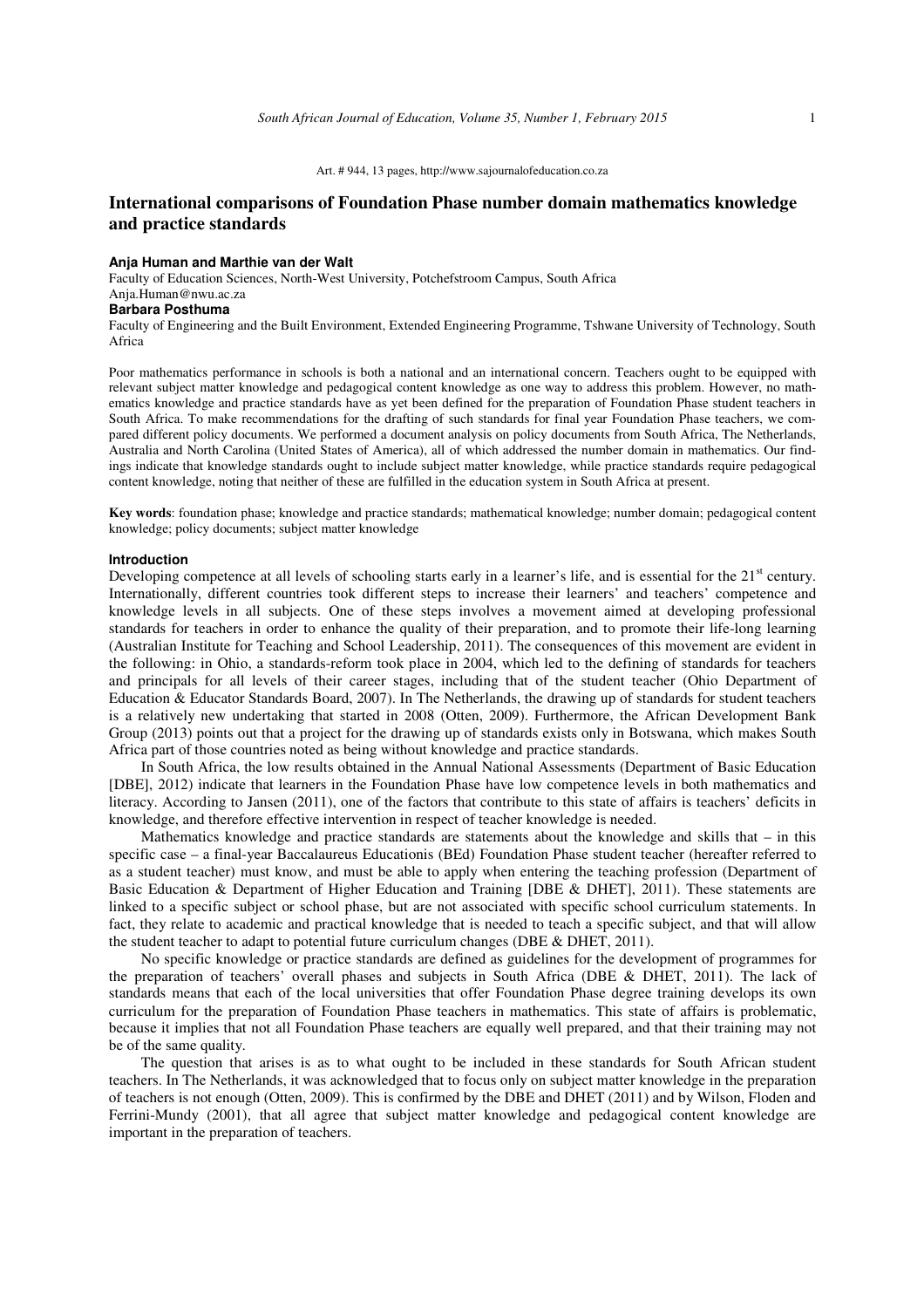In this study, we explored the description of (i.e. what should be included in) knowledge and practice standards from a policy viewpoint. We accepted that subject matter knowledge informs knowledge standards, and that pedagogical content knowledge informs practice standards for South African Foundation Phase teachers, who will be teaching mathematics. Our findings set the scene for the development of a working draft for knowledge and practice standards.

We were guided by the research question, "How can mathematics knowledge and practice standards for the preparation of Foundation Phase teachers be developed from a national and international policy perspective?" The research methodology that we applied to answer this question was a conceptual study. Its aim was to analyse and compare two international countries (Netherlands, Australia), and one US state, namely North Carolina, in terms of knowledge and practice standards, alongside South African policy documents. The findings were integrated in order to set the scene for the development of draft mathematics knowledge and practice standards for the South African Foundation Phase mathematics teacher. These comparisons are only recommendations for further research, and not guidelines in themselves. This article reports on part of a bigger study, where mathematics knowledge and practice standards have been drafted (Human, 2014).

Themes that emerged from the analyses and comparison of school curriculum documents included number sense, explaining answers, reasoning, mental calculations, money, problem solving, place value, fractions, operations and calculations, and general strategies during calculation. According to the standards for teacher education in the countries mentioned above, student teachers should not only hold knowledge about the school curriculum, but should also be familiar with the structure of numbers. They should furthermore know how to reason using numbers during calculations, and should know how to teach this skill effectively to their students.

To the best of our knowledge, this is the first time that these countries' school curriculums and standards for teacher preparation in mathematics have been analysed and compared with one another. Our analysis and comparison provide the basis for our recommendations in respect of the drafting of mathematics knowledge and practice standards in South Africa, and such recommendations are described in detail in the discussion and conclusion at the end of this article. Although we are aware that some authors might view the recommendations as guidelines, this is not the aim of this study. Since the development of standards for all subjects and phases is a grave necessity in South Africa, the methods

used to arrive at the recommendations might also be incorporated in the drawing up of standards for the other content areas of mathematics, as well as for other subjects in the different phases (DBE & DHET, 2011).

In the following paragraphs, the background and national policy documents are first explained in more detail, since they provide the backdrop to this study. The different components of the conceptual framework for this study (which is provided next) are social constructivism, mathematics education ideologies and mathematical knowledge for teaching, all of which set the foundation for answering the research question and fulfilling the aim of the study.

### Background and National Policy Documents

Since the 1990s, political movements have had an impact on the development of the school curriculum in South Africa (Graven, 2002; Jansen, 1999). Before the political upheavals of the 1990s, the curriculum was seen as a syllabus – a narrow view of curriculum (Graham-Jolly, 2009) – and the teaching approach was behaviouristic in nature (Hackman, 2004). In the 1990s, the curriculum policy debate underwent a critical change, which led to the adoption and development of Outcomes-based Education (Jansen, 1999). This meant that the role of the teacher changed to that of a facilitator of learning, where learners were newly required to be actively engaged with learning in a social context in which they had to construct their own knowledge from experience (Hackman, 2004). This change implicitly influenced the preparation of teachers, especially with regard to the knowledge and practice standards needed for teaching as applicable to this discussion.

According to the Council on Higher Education (CHE) (2011), standards for qualifications have been developed in the higher education sphere, but the different institutions define, interpret and implement these standards in different ways. In the past, 'standards' referred to criteria for admission to a qualification and the maintenance of a staff-student teacher ratio that is appropriate for the effective teaching, assessment and measurement of hierarchical positions of student teachers (CHE, 2011). The CHE argued that the most reliable way of obtaining equality of standards was to introduce a system of national and/or international examinations (CHE, 2011). Such standards should always be valid and reliable, and they should have a general applicability to provide guidelines for the development, implementation and quality assurance of educational programmes (Department of Education [DoE], 2007).

As was the case in the USA (Stykes, 1999), a shortage of teachers compelled tertiary institutions in South Africa to lower the standards that would qual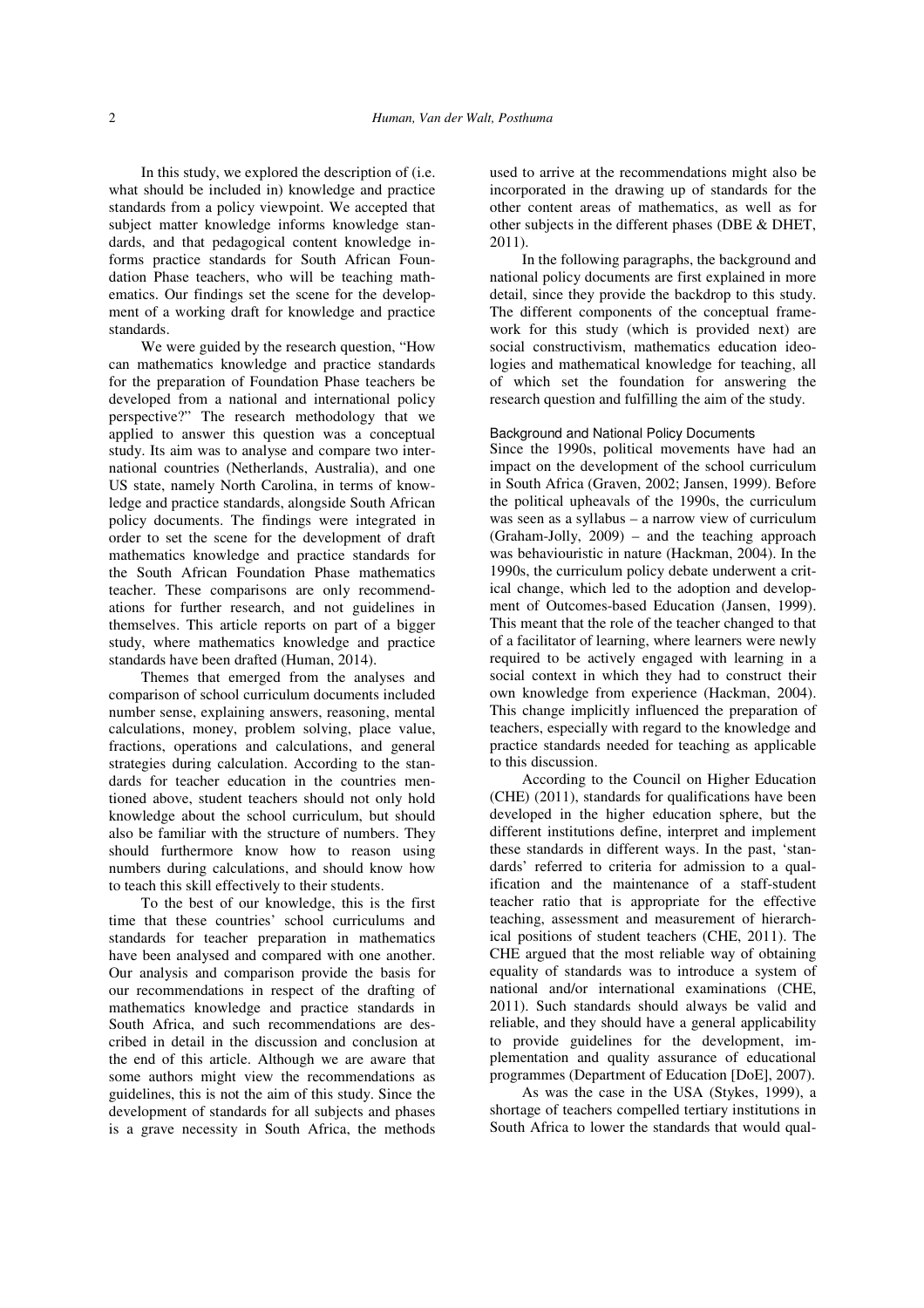ify for admission of teacher-students, so as to increase the number of potential teachers (DBE & DHET, 2011). Hence, the development of knowledge and practice standards is one possible step towards improving the quality of education. The mission of standards is to protect learners from harm (i.e. by not being subjected to ineffective or low-quality education) and to equip teachers to meet the public's expectations (not only to know mathematics, but also to be able to teach it) (Stykes, 1999). Teachers, who have been educated well, perform better in the classroom than those whose training did not prepare them adequately for the task (Ball, Thames & Phelps, 2008; Roth, 1996).

One of the priorities of teacher preparation is to enhance the capacity and competency of student teachers to ensure high-quality education in the school system (DBE & DHET, 2011). The need for intervention in Foundation Phase education is confirmed by:

- the poor performance of Grade (Gr) 3 learners in the 2010 Annual National Assessments when they scored an average mark of 28% for numeracy (DBE, 2011b);
- the poor performance of Grade 3 learners, where in 2011 only 17% of learners achieved at least 50% and in 2012 only 37% learners achieved at least 50% for numeracy (DBE, 2012);
- the fact that teachers often make the same mistakes that learners make (Ryan & Williams, 2007); and
- student teachers showing a gap in their mathematical knowledge when they enrol for further study, since they discontinued specialising in mathematical subjects after the age of 16 years (Goulding, Rowland & Barber, 2002).

The DBE and DHET (2011:4) add that although "…a wide variety of factors interact to impact on the quality of the education system in South Africa, teachers' poor subject matter knowledge and pedagogical content knowledge are important contributors". The *Integrated Strategic Planning Framework for Teacher Education and Development in South Africa 2011-2025* identifies several factors, one of which is teacher preparation, that focuses specifically on subject matter knowledge and pedagogical content knowledge (DBE & DHET, 2011).

In the following section, we discuss the conceptual theoretical framework that provides the foundation for the analysis of the documents. This framework pays attention to the importance and integrated nature of both subject matter knowledge and pedagogical content knowledge in the preparation of student teachers.

## Conceptual Theoretical Framework

The three concepts that constitute the conceptual theoretical framework of this study include:

- social constructivism (Ernest, 1998; Kim, 2001; Oldfather, West, White & Wilmarth, 1999);
- the mathematics education ideologies (Ernest, 1991); and
- mathematical knowledge for teaching (Ball et al., 2008).

The relationships between these three concepts are illustrated in Figure 1, and this is followed by discussions in which each of these concepts receives focus. At the end of these discussions, the relationships between the three concepts are explicated.



**Figure 1** Conceptual theoretical framework (Ball et al., 2008; Ernest, 1991)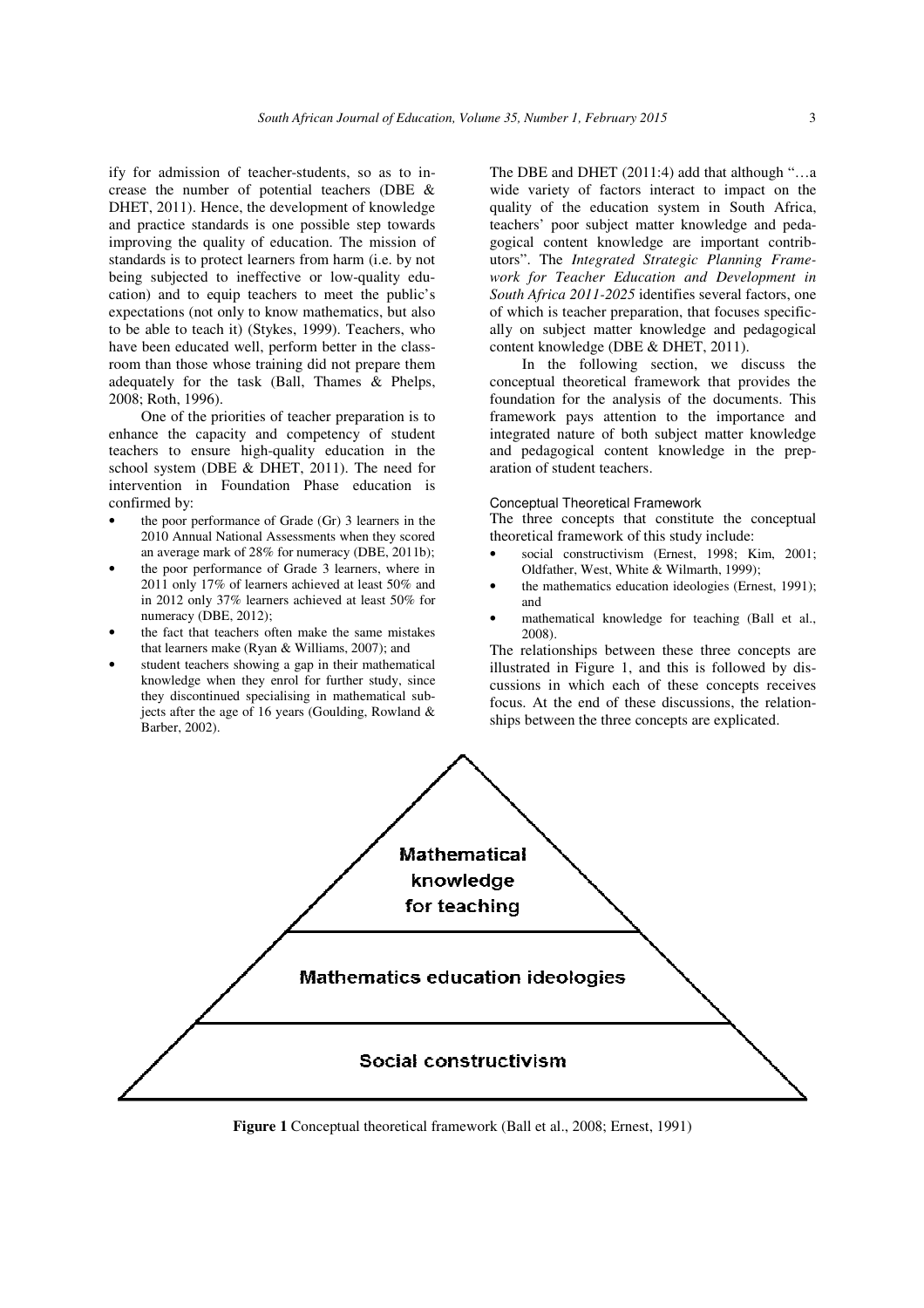#### Social constructivism

Social constructivism is based on specific assumptions of reality, learning, knowledge (Kim, 2001) and the way in which knowledge is constructed (Cooperstein & Kocevar-Weidinger, 2004). A unique attribute of social constructivism is that learning is seen as the central unavoidable part of the philosophy of mathematics (Ernest, 1998). Knowledge is the outcome of mutual social interactions between people/learners in a social setting, where culture and context are important factors in understanding (Kim, 2001) and where they/learners take responsibility for their own learning (Cooperstein & Kocevar-Weidinger, 2004; Oldfather et al., 1999). Education involves both the mastering of specific knowledge and skills, and the development of the learner's abilities (Dolya, 2010). Furthermore, according to Oldfather et al. (1999), the teacher views learning from the learner's perspective.

#### Mathematics education ideologies

Different philosophies of mathematics have different influences on the education practice, and this is also the case with regard to mathematical education

ideologies (Ernest, 1991). Student teachers would most likely adhere to their own mathematics ideologies, but a public orientation towards mathematics ideologies exists (Ernest, 1991), which influences the practice of mathematics in classrooms. The public orientation would most likely describe the desired education practices in the country.

In this study, mathematical education ideologies form part of the conceptual framework, because they provide the direction in which student teachers ought to be equipped in order to fulfill the DBE (or public) expectation of mathematics education in South Africa. Ernest (1991) describes five mathematics education ideologies, but for this study I will focus only on the two that are relevant in South Africa. Firstly, the progressive educator ideology, where the process of the learner gaining knowledge of mathematical truth, is evaluated (Ernest, 1991). Secondly, I will focus on the public educator, where the philosophy of mathematical knowledge is seen as social constructivism (Ernest, 1991).

A comparison of these ideologies with the South African *Curriculum and Assessment Policy Statements* (CAPS) (DBE, 2011a) appears in Table 1.

|  |  |  | Table 1 A comparison of mathematics education ideologies and CAPS |  |  |  |
|--|--|--|-------------------------------------------------------------------|--|--|--|
|  |  |  |                                                                   |  |  |  |

|                      | <b>Table 1</b> A comparison of mathematics equipment ideologies and CAPS |                            |                                        |
|----------------------|--------------------------------------------------------------------------|----------------------------|----------------------------------------|
| Social group         | Progressive educator                                                     | Public educator            | CAPS (SA curriculum)                   |
| View of mathematics  | Process view                                                             | Social constructivism      | Unique language                        |
|                      | Personalised mathematics                                                 |                            | Human activity                         |
|                      | Language and human activity                                              |                            | Socially constructing of mathematical  |
|                      |                                                                          |                            | ideas and concepts                     |
| Theory of the child  | Child-centred                                                            | Social conditions view the | Learner-centred                        |
|                      | Progressive view                                                         | child as 'clay moulded by  | Promote holistic development           |
|                      | Child viewed as a growing                                                | environment' and 'sleeping | Progression from one grade to the next |
|                      | flower and innocent savage                                               | giant'                     | Social conditions                      |
| View of ability      | Abilities vary but need                                                  |                            | Differentiated activities according to |
|                      | cherishing                                                               |                            | each learner's ability                 |
| Mathematical aims    | Creativity, self-realisation                                             | Critical awareness and     | Self-realisation through mathematics   |
|                      | through mathematics (child-                                              | democratic citizenship via | Confidence and competence to handle    |
|                      | centred)                                                                 | mathematics                | any mathematics situation              |
|                      |                                                                          |                            | Creative activity                      |
|                      |                                                                          |                            | Critical awareness of the role of      |
|                      |                                                                          |                            | mathematics in society, environments,  |
|                      |                                                                          |                            | cultures and economics                 |
| Theory of learning   | Activity, play, exploration                                              | Questioning, decision      | Play, develop understanding of number  |
|                      |                                                                          | making, negotiation        | and numeracy                           |
|                      |                                                                          |                            | Interactive                            |
|                      |                                                                          |                            | Do, speak, demonstrate                 |
|                      |                                                                          |                            | Develop mathematical thinking          |
| Theory of teaching   | Facilitating personal                                                    | Discussion, conflict,      | Integrated approach                    |
| mathematics          | exploration, preventing                                                  | questioning of content and | Learn through play                     |
|                      | failure                                                                  | pedagogy                   | Facilitator of learning                |
|                      |                                                                          |                            | Group work                             |
|                      |                                                                          |                            | <b>Discussions</b>                     |
| Theory of resources  | Rich environment to explore                                              |                            | Rich environment with many resources   |
| Theory of assessment | Teacher-led internal                                                     | Various modes              | Various methods                        |
| in mathematics       | assessment, avoiding failure                                             | Use of social issues and   | Teacher-led internal assessment        |
|                      |                                                                          | content                    | Grade 3 external assessment            |

Source: DBE, 2011a; DHET, 2011; Ernest, 1991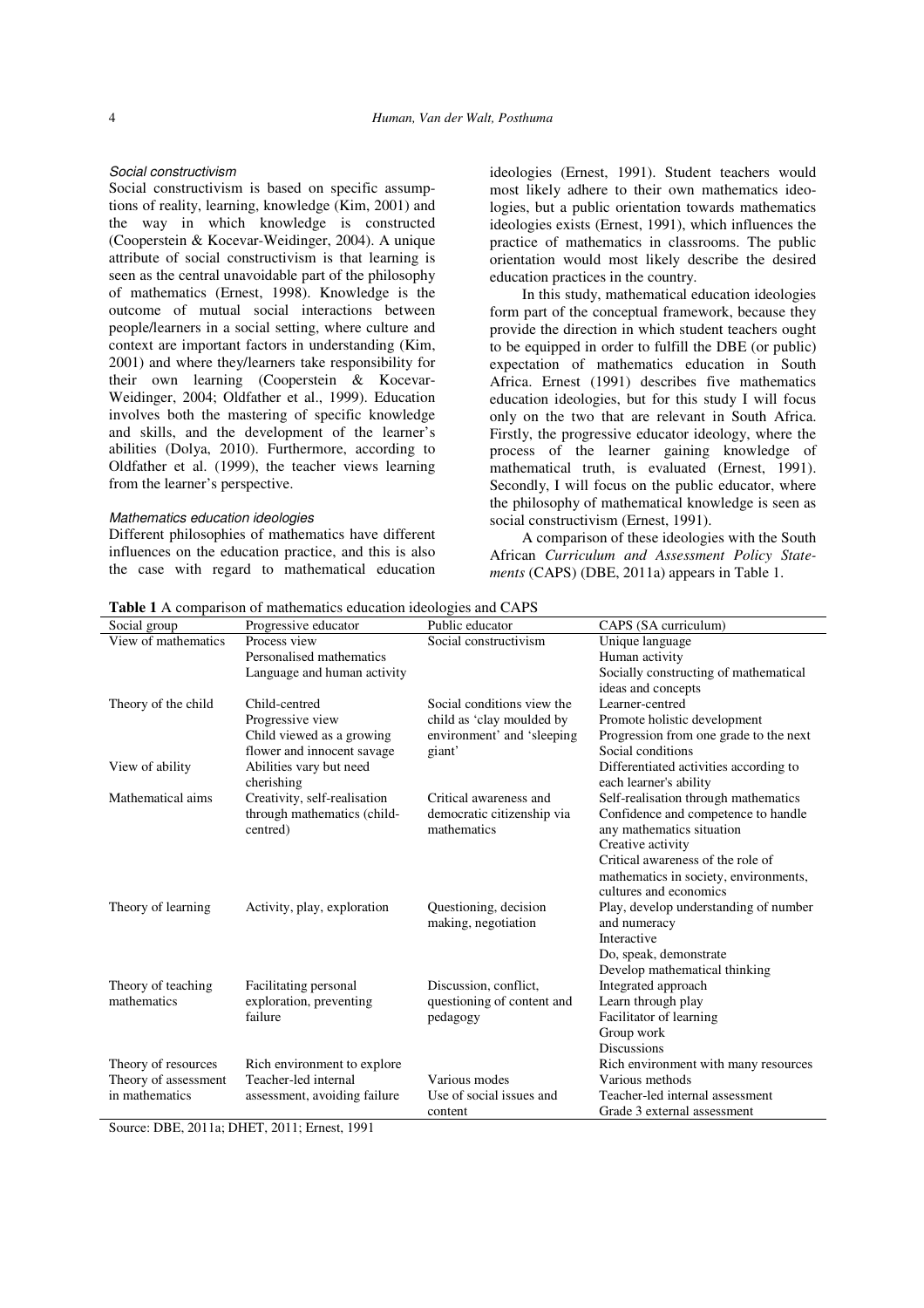Based on Table 1 it seems that the CAPS focus on the mathematics education ideologies of both the progressive and public educator. Although the CAPS have been implemented since 2011 (DBE, 2011a), the intended and the implemented curricula may well differ. These curriculum ideologies and the CAPS nevertheless indicate what kind of teacher is needed in the Foundation Phase classroom in South Africa. Table 1 indicates the mathematics education ideologies on a school level, which create an expectation of how mathematics should be taught in the classroom, but the education ideologies are not descriptive enough in terms of the mathematical knowledge for teaching needed by the student teacher. Therefore, mathematical knowledge for teaching is required in order to describe the expected mathematical knowledge at a student teacher level.

# Mathematical knowledge for teaching

Hill, Rowan and Ball (2005) define mathematical knowledge for teaching as the mathematical knowledge that the teacher applies during teaching. Ball et al. (2008) identify two domains of mathematical knowledge for teaching, namely subject matter knowledge, and pedagogical content knowledge (Figure 1). The domain subject matter knowledge consists of three categories, namely: 1) common content knowledge; 2) knowledge at the mathematical horizon; and 3) specialised content knowledge (Ball et al., 2008). Pedagogical content knowledge, on the other hand, entails three categories, namely: 1) knowledge of content and students (learners); 2) knowledge of content and teaching; and 3) knowledge of the curriculum.

Goulding et al. (2002) note that categories within mathematical knowledge for teaching are blurred, because they can be distinguished but not separated. These categories will now be defined, seeing that such definition provides the criteria for making recommendations for knowledge and practice standards.

Common content knowledge refers to mathematical knowledge that people use in their daily lives, the ability to know whether a learner's answer is correct or incorrect and why, and the ability to understand the definition of mathematical concepts (e.g. operations) (Ball et al., 2008; Hill & Ball, 2009). Knowledge at the mathematical horizon refers to the vision to position mathematical concepts on the mathematical horizon and to know how concepts that the teacher imparts at a certain stage relate to broader mathematical ideas, structures and principles (e.g. addition and place value) (Ball & Bass, 2009; Ball et al., 2008). Specialised content knowledge refers to detailed knowledge that people in other professions do not use in their daily lives or occupations. It

includes the use of presentations, relationships between symbols and picture representations; how to give a mathematical explanation and how to provide alternative solutions to problems (e.g. representing a number using the symbol, word, picture /diagram or graph) (Ball et al., 2008; Hill & Ball, 2009; Hill et al., 2005).

Knowledge of content and students (learners) refers to the knowledge the teacher should have about the typical mistakes that learners make and how learners at a specific age construct knowledge (Ball & Bass, 2009). Knowledge of content and teaching refers to knowledge of the sequences that the teacher uses to introduce a new concept or method to learners of a specific age group (Ball & Bass, 2009). Knowledge of the curriculum refers to educational aims that the teacher pursues, as well as the policy documents that are set up by government (Ball & Bass, 2009).

### Relationship between three concepts in the conceptual theoretical framework

In Figure 1, Social constructivism is illustrated, as the foundation for the conceptual theoretical framework, and serves as the epistemological lens for the conceptual theoretical framework. The mathematics education ideologies (see Figure 1) indicate what the DBE (2011a) expects of learners, and therefore how student teachers ought to facilitate mathematical practice. At school level the expectations (see Table 1) of learners are amongst others to engage in mathematics as a human activity in a social environment, to learn the unique language of mathematics. This expectation is in line with the progressive educator, as well as public educator ideologies. In Figure 1, the final level of the conceptual theoretical framework is the mathematical knowledge for teaching. Mathematical knowledge for teaching builds on the expectations at a school level. The student teacher should not only know mathematics (subject matter knowledge), but should also know how to teach (pedagogical content knowledge) mathematics (Ball et al., 2008).

#### **Research Methods**

The research design adopted for this study can be described as a qualitative conceptual study based on an interpretivistic research paradigm. Policy documents were purposefully collected, content analysis was employed and results were compared (Nieuwenhuis, 2007b).

#### National and International Documents

A comparison was drawn between the South African CAPS (DBE, 2011a) and specific international documents. An international analysis made sense,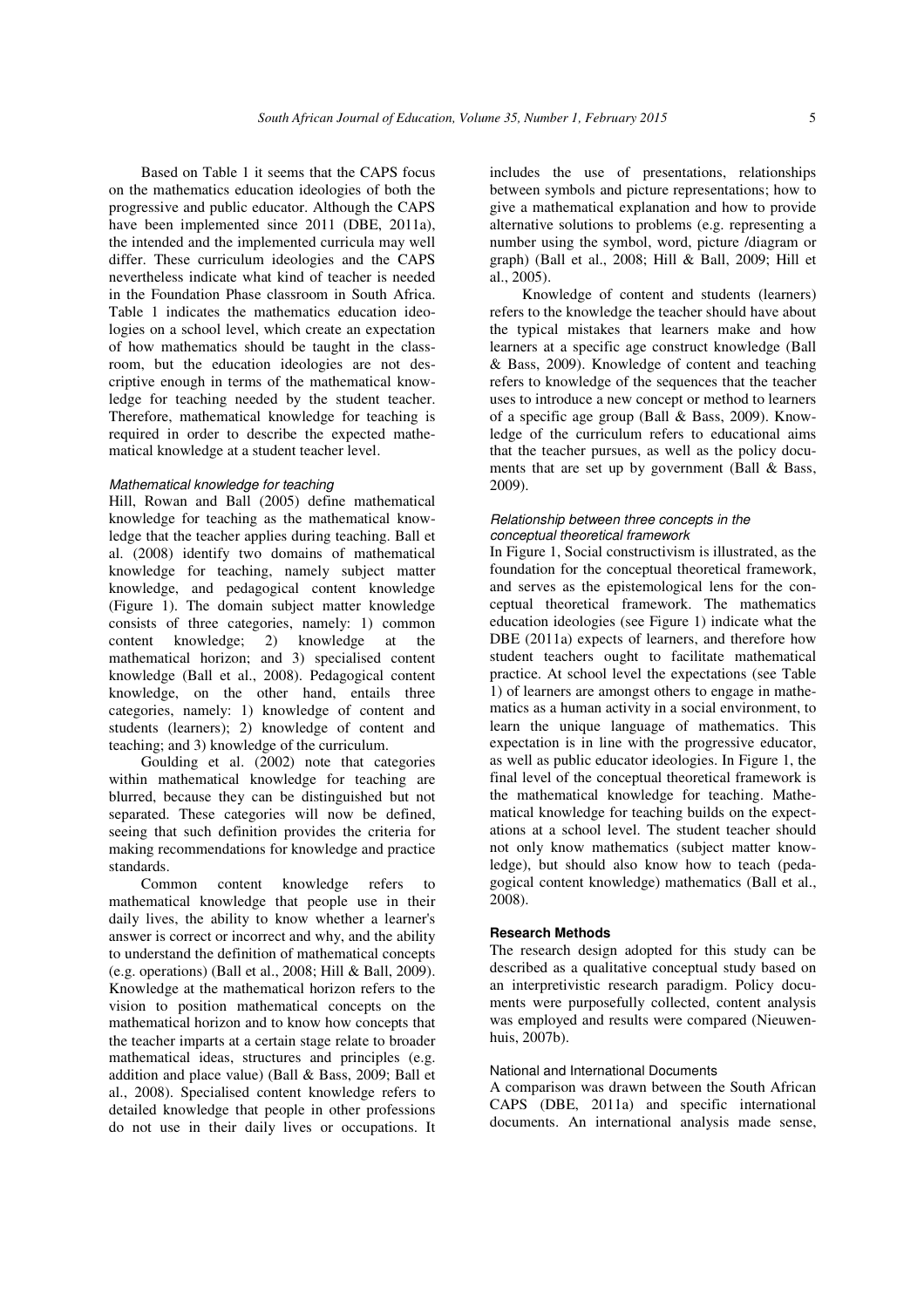since changes in demographic conditions and shortages of teachers in specific areas have led to teachers moving around between countries to teach (Townsend & Bates, 2007). Increased globalisation has inspired the need for quality teacher training programmes, prescribed the type of teacher that will be needed in the future (Townsend & Bates, 2007) and caused the comparison of countries' educational achievements (Jansen, 2007). Two such international comparisons are the *Trends in International Mathematics and Science Studies* (TIMSS) (Mullis, Martin, Foy & Arora, 2012) and the *Learning Curve Lessons in Country Performance in Education*  (LCLCPE) (The Economist Intelligence Unit [EIU], 2012). South Africa participated in the TIMSS, but not in the LCLCPE. A remarkable finding in a study by the Human Sciences Research Council (HSRC) (2012) was that the performance of the most proficient learners in South Africa in TIMSS 2011 came close to the averages of learners in Singapore, Chinese Taipei, the Republic of Korea, Japan, Finland, Slovenia and the Russian Federation – the top performing countries in the TIMSS. The unfortunate truth was, however, that on average, South Africa's learners came a disappointing second last in TIMSS 2011 (Mullis et al., 2012).

For our study, we have selected two countries and one state located in the USA, which had participated in these studies, namely: The Netherlands (ranked 12th in TIMSS and 7th in the LCLCPE); North Carolina (USA) (ranked 11th in TIMSS and 17th in the LCLCPE); and Australia (ranked 19th in TIMSS and 13th in the LCLCPE). In what follows, an explanation is provided of the reasons why each of these countries was selected.

The Netherlands was selected because this article reports on a study that is part of a bigger project in the South Africa Netherlands Research Programme on Alternative Development (SANPAD). Furthermore, The Netherlands is part of the European Union, which funds the project known as *Developing Scientific Evidence-based Knowledge and Practice Standards for Teacher Preparation Programmes: A Focus on Literacy and Numeracy in English, Setswana and Afrikaans.* The teacher preparation standards in The Netherlands are also more clear than both those of North Carolina (USA) teacher preparation and Australian teacher standards. Documents from The Netherlands that were analysed included: *Kennisbasis rekenen-wiskunde voor de pabo* [Knowledge base in mathematics for the undergraduate teacher] (Otten, 2009) and *Kerndoelen rekenen/wiskunde* [Core goals for mathematics] (Buijs, Klep & Noteboom, 2009).

The USA can be compared to South Africa in various relevant ways. For example, in both countries the educational system is the object of criticism, and it is difficult to attract and keep quality teachers (Bantwini & King-McKenzie, 2011; Jansen, 2007). The USA also played a role in the development of the school curriculum in South Africa (Bantwini & King-McKenzie, 2011) in that North Carolina was one of the states (USA) that took part in TIMSS and incorporated the Common Core State Standards (Accountability and Curriculum Reform Effort [ACRE], n.d.; Mullis et al., 2012). The USA documents that were analysed were the *Teacher Education Specialty Area Standards* (North Carolina State Board of Education [NCSBE], 2009) and the *Common Core State Standards for Mathematics* (Common Core State Standards Initiative [CCSSI], n.d.).

The decision to include Australia in our study stemmed from the fact that the Australian curriculum influenced the development of Outcomes-Based Education in South Africa during the curriculum reform of the 1990s (Jansen, 1999) and thereafter. Two Australian documents were analysed: *Standards for Excellence in Teaching Mathematics in Australian Schools* (The Australian Association of Mathematics Teachers [AAMT], 2006) and *The Australian curriculum: Mathematics* (Australian Curriculum Assessment and Reporting Authority [ACARA], n.d.).

Two more reasons for choosing these documents were language accessibility and the availability of standards, as not all countries have standards for teacher education compiled.

#### Data Analysis Procedures

We first compared school curriculum documents with regard to the number domain for Grades 1 to 3 learners from South Africa (DBE, 2011a), The Netherlands (Buijs et al., 2009), North Carolina (USA) (CCSSI, n.d.) and Australia (ACARA, n.d.). These documents were presented in table format to determine similarities and differences (Nieuwenhuis, 2007a). Through open coding, we identified categories and themes on similar content that learners should know about, understand and be able to apply (Nieuwenhuis, 2007a).

We then compared teacher standards for Australia (AAMT, 2006), student teacher standards for North Carolina (USA) (NCSBE, 2009), and student teacher standards for The Netherlands (Otten, 2009). The 'mathematical knowledge for teaching' model of Ball et al. (2008) proposed the themes, and by using open coding, we searched for anything relevant that would fit under these themes.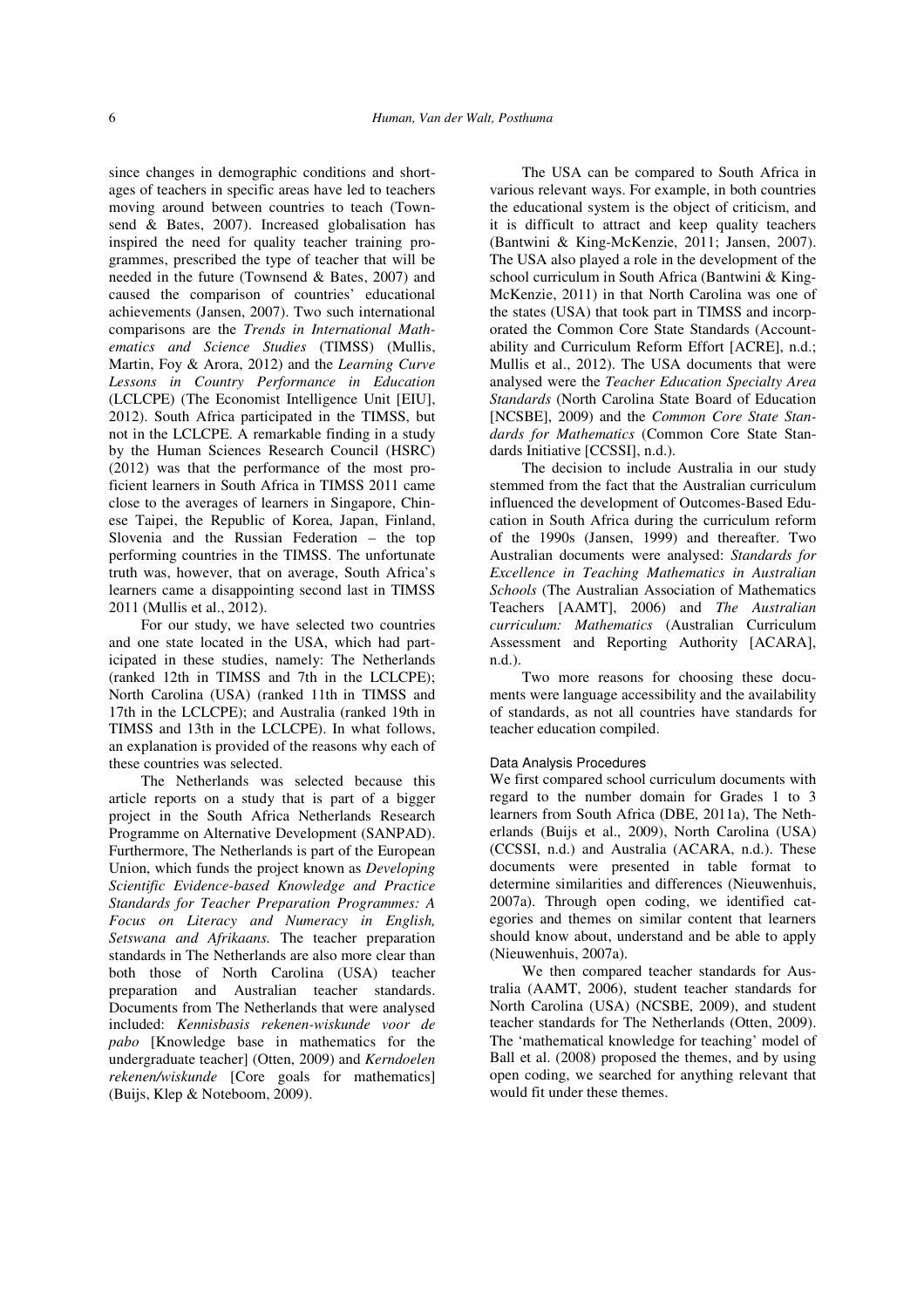| OI auto 1-9         |                     |                             |                                |                             |  |
|---------------------|---------------------|-----------------------------|--------------------------------|-----------------------------|--|
| Theme               | South Africa        | <b>USA</b>                  | Australia                      | Netherlands                 |  |
|                     | (DBE, 2011a)        | (CCSSI, n.d.)               | (ACARA, n.d.)                  | (Buijs et al., 2009)        |  |
| Number sense        | $0-1.000$ (Gr 3)    | $0-1.000$ (Gr 2)            | $0-10,000$                     | $0-100,000$                 |  |
|                     |                     |                             | (Gr 3)                         | (Gr 4)                      |  |
| Explain answers and | Not explicitly      | <b>Explicitly indicated</b> | <b>Explicitly indicated</b>    | <b>Explicitly indicated</b> |  |
| reasoning           | indicated           |                             |                                |                             |  |
| Mental calculations | Recalling facts     | Higher order                | Higher order –                 | Higher order –              |  |
|                     |                     |                             | develop strategies             | develop strategies          |  |
| Money               | Know, value and do  | Only in Gr 2                | Do calculations, know          | Describe value of           |  |
|                     | problem solving     |                             | other countries'<br>currencies | money                       |  |
| Problem solving     | Problem-solving     | Practice standard that      | Integral part of               | Core standard that          |  |
|                     | techniques and      | should be                   | curriculum                     | develops reasoning          |  |
|                     | problems in context | incorporated in the         |                                | skills                      |  |
|                     |                     | content standards           |                                |                             |  |
| Place value         | Understand          | Understand                  | Understand                     | Understand the              |  |
|                     | $0-1,000$           | $0 - 1,000$                 | $0 - 100,000$                  | structure of numbers        |  |
|                     |                     | (Gr 2)                      |                                |                             |  |
| Fractions           | Recognise and name  | Recognise, name,            | Understand and                 | Understand structure,       |  |
|                     | fractions           | show on number line         | interpret fractions;           | ratio of fractions.         |  |
|                     |                     | and reason about the        | <b>Understand fractions</b>    | know equivalent             |  |
|                     |                     | size of fractions           | as a result of division        | fractions and fractions     |  |
|                     |                     |                             |                                | in real-life situations     |  |
| Operations and      | Use the four        | Use the four                | Use the four                   | Use the four                |  |
| calculations        | operations during   | operations during           | operations during              | operations, emphasis        |  |
|                     | calculations with   | calculations with           | calculations with              | is placed on                |  |
|                     | numbers             | numbers                     | numbers                        | calculation strategies      |  |
|                     | $0 - 1,000$         | $0 - 1,000$ ;               | $0 - 10,000$                   |                             |  |
|                     |                     | Develop calculation         |                                |                             |  |
|                     |                     | strategies                  |                                |                             |  |
| General strategies  | Develop techniques  | Understand equal sign       | Counting on and                | Estimation, estimation      |  |
| during calculations | and estimate        | and find missing            | counting back                  | strategies and use of       |  |
|                     |                     | number in equations         |                                | algorithms                  |  |

**Table 2** A comparison of the number domain requirements of school curriculum documents for Mathematics in  $G_{\rm{radio}}$  1-2

Source: ACARA, n.d.; Buijs et al., 2009; CCSI, 2010; DBE, 2011a

#### **Results**

National and International School Policy Documents National and international school policy documents were compared, and the results are presented in table format (Table 2) above.

Some of the similarities and differences that emerge from Table 2 include the following:

- The number domain and place value ranges are from 0–1,000 in South Africa, while in The Netherlands these ranges are from 0–100,000.
- The CAPS document does not explicitly require explanation and reasoning as well as higher-order thinking skills – yet the other participating countries value this as important. In the CAPS (DBE, 2011a:113), the following statement is made: "the mental mathematics sessions develop learners' number sense; language of Mathematics; reasoning skills; and listening skills." This is the only reference to reasoning in Grade 1-3 Mathematics in South Africa.
- According to the CAPS document, fractions should only be named and recognised, while the other three countries place a high value on reasoning, interpretation and the structure of fractions. This is evident from the following statements: "students

develop an understanding of fractions, beginning with unit fractions. Students view fractions in general as being built out of unit fractions, and they use fractions along with visual fraction models to represent parts of a whole. Students understand that the size of a fractional part is relative to the size of the whole" (CCSSI, n.d.:21).

• Both South Africa and Australia merely mention the four operations, whereas the USA and The Netherlands include the development of calculation strategies. The following is an example from the Dutch curriculum (Buijs et al., 2009:1): "handig optellen met strategieën zoals [competent use of a range of strategies to add, such as]: rijgen [ordering a pattern]  $(230 + 90: 230 \rightarrow 300 \rightarrow 320)$ ; splitsen [expanded notation]  $(46 + 53 \rightarrow 90 + 9)$ ; compenseren [compensating], (199 + 86: 200 + 86 - 1 of ineens [or immediately] 200 + 85); analogie [analogy]  $(3000 + 12000$  naar analogie van [by analogy of  $3 + 12$ ; verwisselen [order of operation]  $(2 + 399 \rightarrow 399 + 2)$ ; ... ." An example from the USA's curriculum document (CCSSI, n.d.:15) is: "apply properties of operations as strategies to add and subtract. Examples: If  $8 + 3 = 11$  is known, then  $3 + 8 = 11$  is also known (commutative property of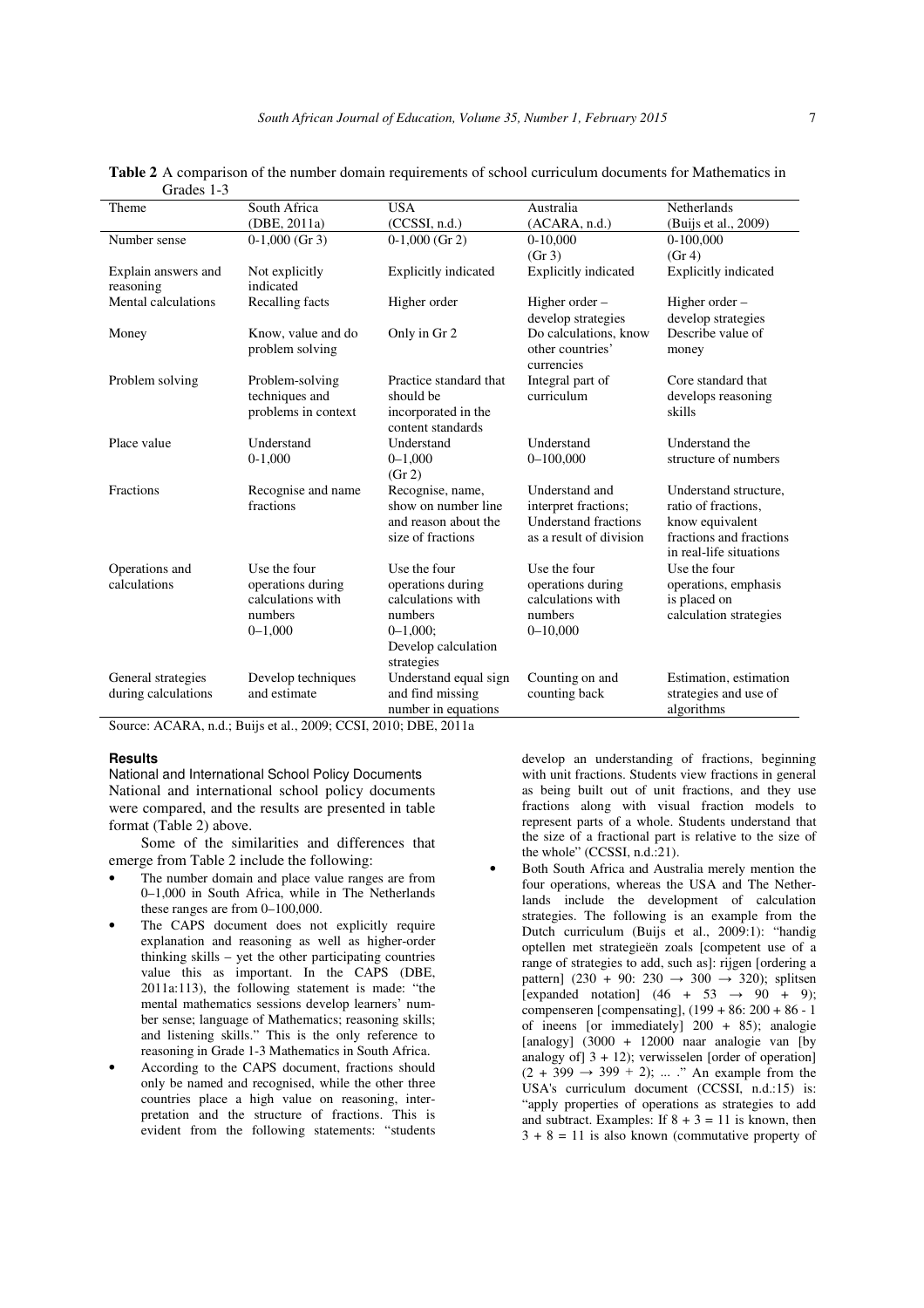addition). To add  $2 + 6 + 4$ , the second two numbers can be added to make a ten, so  $2 + 6 + 4 = 2 + 10 =$ 12 (associative property of addition)." Both the Dutch and USA's curriculum include strategies for all four basic operations.

The findings in Table 2 suggest the content that should be considered for providing recommendations of knowledge and practice standards. The education ideologies discussed in the conceptual theoretical framework should also be taken into consideration when the practice standards are formulated, because the ideologies indicate the kind of education practice the DBE (2011a) expects of student teachers. For this reason, these results in Table 1 indicate the 'what' (content knowledge of the number domain) that should be taught in schools, but the education ideologies indicate the 'how' (pedagogical knowledge) of the content should be taught in schools. Next, the results of the analyses of teacher policy documents are presented.

## Teacher Policy Documents

The focus of teacher policy documents seems to be based on the 'mathematics knowledge for teaching' model that was proposed by Shulman's model of knowledge for teaching in general (1986), and subsequently researched and refined by Ball et al. (2008) for mathematics knowledge for teaching. These results are described in terms of the third concept of the conceptual theoretical framework in Figure 1, namely mathematics knowledge for teaching. The definitions as given in the section *Mathematical knowledge for teaching* were used as the criteria for analysing the documents. Each of the following results is discussed under the different categories of Mathematical knowledge for teaching.

# Common content knowledge

The curriculum policy document from The Netherlands gives more information than the documents of the other countries about the common content knowledge that student teachers need to have. Student teachers should understand place value and be familiar with number notations up to one billion; they should use exponents, negative exponents and scientific calculators, but at the same time be able to do calculations without the use of Information and Communications Technology (ICT); they should be able to do standard algorithms; and must be competent and confident mathematicians (Otten, 2009).

The Netherlands and North Carolina (USA) policy documents concur about some of the types of common content knowledge. Their student teachers should have knowledge about numbers: viz. representations of numbers, relationships between numbers, structure of numbers and number systems (NCSBE, 2009; Otten, 2009). These student teachers

should also know and understand operations and calculations. They must understand the relationship between operations; do calculations using properties of addition and multiplication; interpret the results of calculations; do calculations fluently; use negative integers in calculations, and use brackets. They should also be able to do calculations with different kinds of numbers like prime numbers, roots, irrational numbers, real numbers, fractions and decimals (NCSBE, 2009; Otten, 2009). Finally, these student teachers should be au fait with fractions; do calculations with fractions; and understand relationships among fractions; decimal numbers and rounding off (NCSBE, 2009; Otten, 2009).

In Australia, teachers are expected to understand relationships in mathematics as well as the relationship between Mathematics and other subjects (AAMT, 2006).

## Knowledge at the mathematical horizon

Only one statement about the mathematical horizon was found in the curriculum of Australia. It referred to teachers' understanding of where the mathematics that they will teach fits into the school Mathematics curriculum (AAMT, 2006).

### Specialised content knowledge

The Netherlands policy document is also fairly informative about the specialised content knowledge that is required (Otten, 2009). Their student teachers should be able to reason and verify reasoning: during problem solving; during calculations with fractions and decimals; and during the use of mathematical notations (Otten, 2009). It is expected of these student teachers to be able to use mathematical language for the following: speaking, writing, meaning of numbers, symbols, relationships; integers, formal language, operations, calculations, place value, decimal numbers and whole numbers (Otten, 2009). They should know how to write negative numbers, the 'bigger as' symbol, 'smaller as' symbol, root sign, exponents, fractions, decimal numbers and they should be able to build a repertoire of number networks (Otten, 2009).

In addition, they should demonstrate knowledge and understanding of whole numbers, integers, characteristics of the number system, the decimal number system and other number systems; the relationship between fractions and numbers; how to relate numbers to real-life situations; the relationship between different number systems; and patterns in numbers (Otten, 2009). Representation and modelling of numbers in different ways, using the number line to position numbers and to indicate the number size are also of importance (Otten, 2009), while supporting learners' thinking skills development (by using both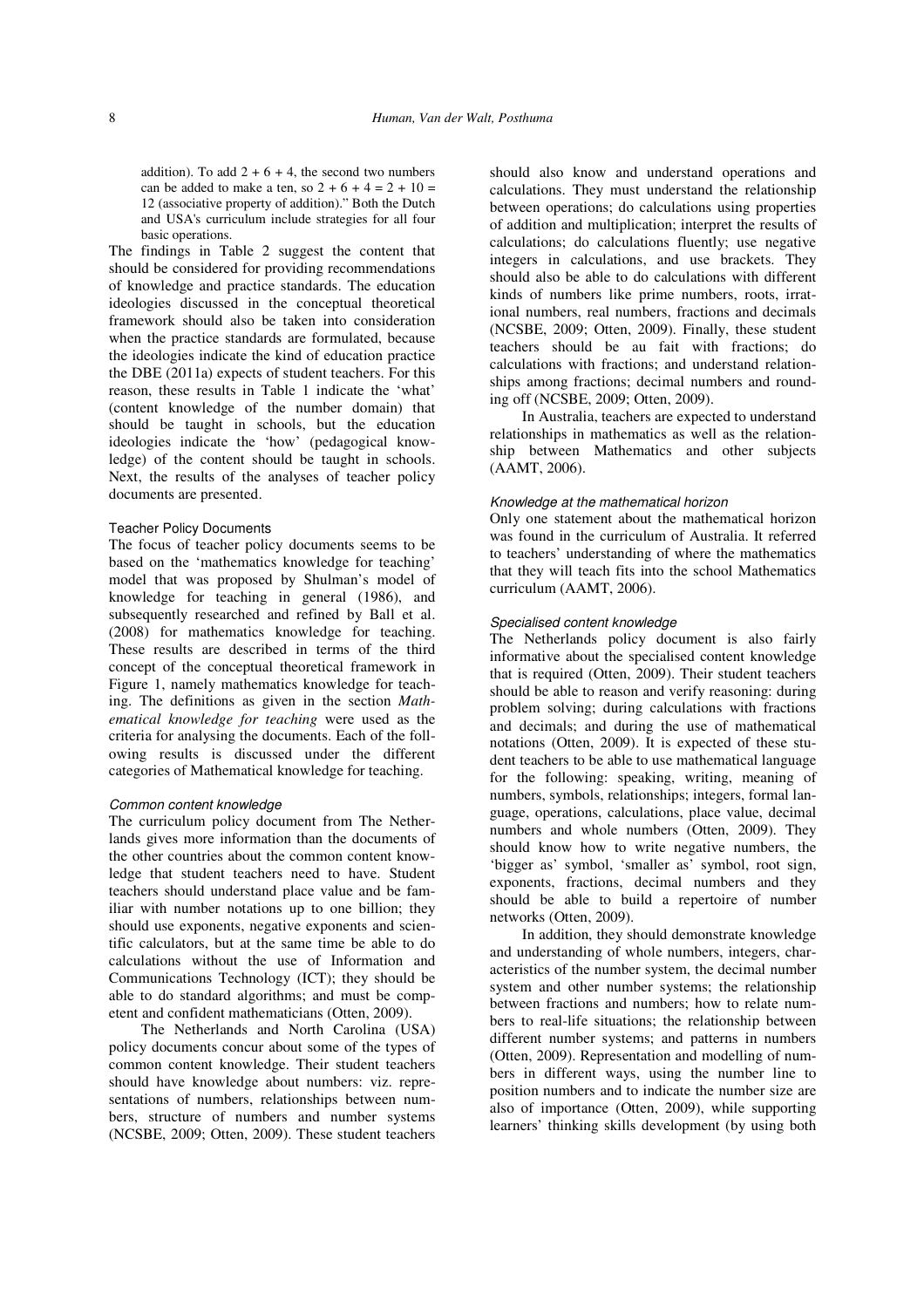context-free and context-bound counting interchangeably) is deemed desirable. Student teachers should know and understand calculations, i.e. properties; reasoning; negative numbers; how and why to use brackets; how to estimate; to know which calculation is the fastest; how to use calculation procedures in complex mathematical situations; choose a solving strategy; how to check for accuracy; how to estimate decimal numbers during use of calculations; and be skilled in all four operations (Otten, 2009). Furthermore, they should be able to do mental calculations fluently, including mental calculations with decimals (Otten, 2009).

The North Carolina (USA) policy document indicates that student teachers should understand and know mathematical content to ensure development in mathematics (NCSBE, 2009).

# Knowledge of content and students (learners)

The Australian policy document for teachers refers to knowledge of the content and of the students (learners) – probably because these standards were written for teachers who have been in practice for some time. The aim of their teacher preparation programmes is to lay the foundation for these standards, which should be achieved after a while in practice. The teachers should not only have knowledge about the development of learners and about learning theories that are relevant to mathematics teaching, such as increasing learning opportunities and setting high standards for every learner (AAMT, 2006), they should also know how to take the learners' pre-knowledge into consideration, and be able to develop selfdirected learners who enjoy doing mathematics (AAMT, 2006).

The policy documents of Australia and North Carolina (USA) agree that student teachers/teachers should have comprehensive knowledge of the learners: their mental representations of content; preconceived ideas; misconceptions; errors; learning trajectories; social and cultural contexts; and ways in which they learn (AAMT, 2006; NCSBE, 2009).

According to the North Carolina (USA) policy document, student teachers should be able to help learners to develop problem-solving skills; apply different strategies; reflect on the mathematics problem-solving process; communicate mathematical thinking; analyse other learners' mathematical thinking and strategies; use mathematical language to communicate mathematical ideas; construct mathematical relationships; apply mathematics inside and outside the classroom; develop representations of mathematics; and organise mathematical ideas (NCSBE, 2009).

The Netherlands policy document has similar requirements. Student teachers should know how to

enable learners to construct mathematical concepts that broaden their knowledge and appreciation of mathematics and that stimulate learners during the process of mathematising (Otten, 2009). It also values abilities such as knowing how to ensure that learners understand the functions, structure and properties of numbers; how to use real-life examples for the exploration of numbers, and how to develop learners' number sense and mental calculations (Otten, 2009).

#### Knowledge of content and teaching

As far as knowledge of content and teaching is concerned, the Australian policy document for teachers indicates that teachers should be able to involve learners in active learning and to plan coherent learning experiences that give the opportunity for spontaneous self-directed learning (AAMT, 2006). Teachers should be aware of effective mathematical teaching and learning strategies and techniques; they should be able to facilitate learning; and should be able to promote learners' positive attitude towards mathematics (AAMT, 2006).

The Australian and North Carolina (USA) policy documents both demand that student teachers/teachers be able to use ICT during teaching for the discovery of mathematical concepts (AAMT, 2006; NCSBE, 2009). The policy documents of both countries also agree that student teachers should be able to model mathematical thinking, mental calculations and reasoning (NCSBE, 2009; Otten, 2009). The North Carolina (USA) policy document furthermore indicates that student teachers should know and understand the process skills that are required to ensure mathematical development (NCSBE, 2009). It also deems important that student teachers understand that problem solving, reasoning, communication, relationships and representations are integrated over content areas and methods (NCSBE, 2009).

According to the Netherlands policy document, student teachers should have knowledge about teaching numbers, and ought to know how to explain calculations and fractions to their learners (Otten, 2009). They should know how to use the calculator during teaching; how to teach standard procedures; and how to include different learners (Otten, 2009). Lastly, they should be able to use models and schemes for the transition of context-bound to contextfree formal calculations and reasoning (Otten, 2009).

# Knowledge of the curriculum

With regard to knowledge of the curriculum, both the Australian and North Carolina (USA) policy documents are quite informative. According to the Australian policy document, teachers should have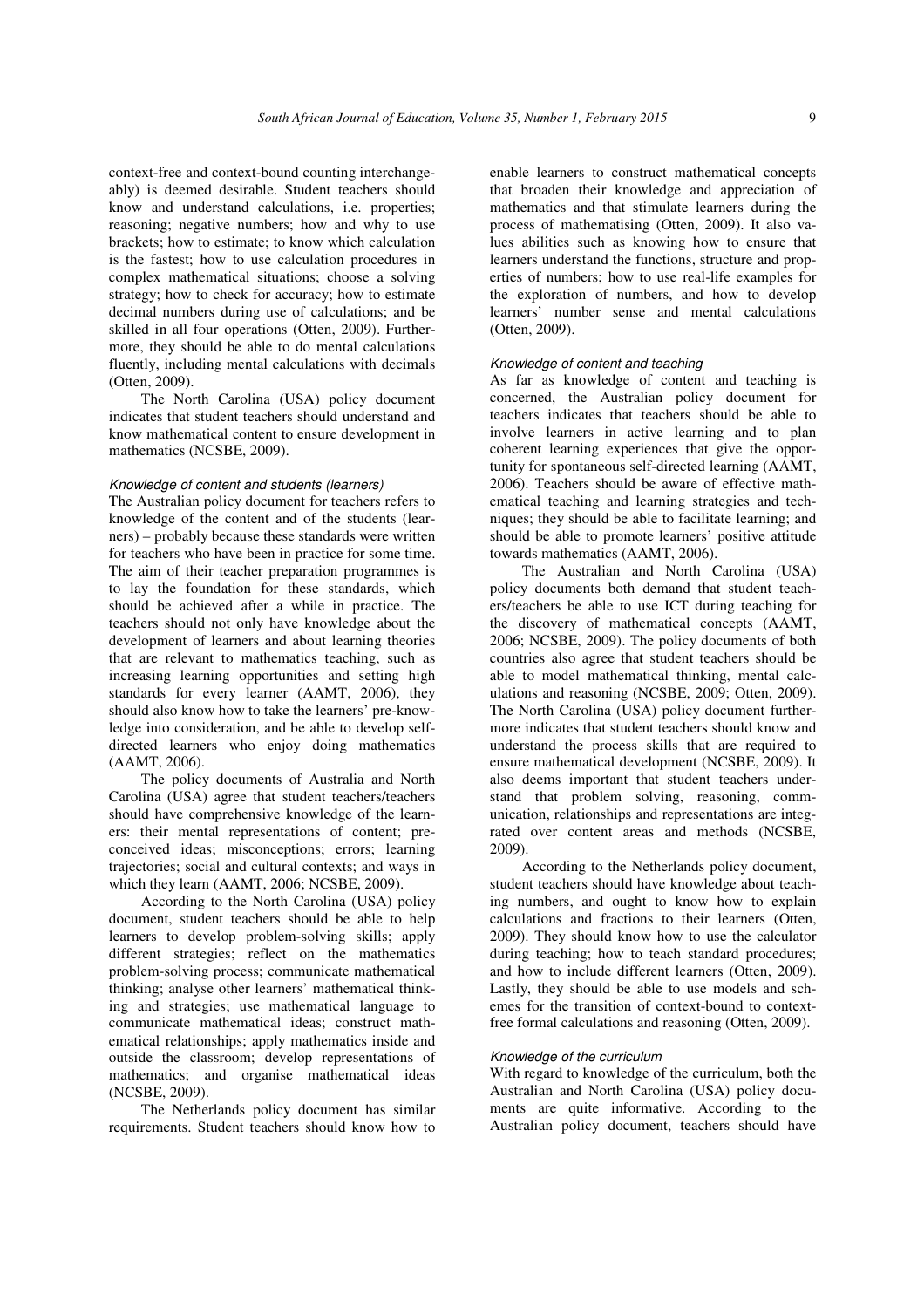knowledge appropriate to the grade of the learners, and should plan learning experiences that involve substantial mathematics (AAMT, 2006). The Australian and North Carolina (USA) policy documents agree that student teachers/teachers should be able to incorporate teaching strategies, technology and other resources for learning experiences (AAMT, 2006; NCSBE, 2009). The North Carolina (USA) policy document indicates that student teachers should have knowledge about teaching resources, contents and strategies such as sequence of themes, different examples, metaphors, models, tasks, resources and technology (NCSBE, 2009).

## **Discussion and Conclusion**

In an attempt to explore and compare mathematics knowledge and practice standards for the education and training of foundation phase teachers in mathematics, different national and international policy documents were examined to provide insight into what subject matter knowledge and what pedagogical content knowledge is needed for the teaching of numbers by a teacher in his/her first year of practice.

Based on the international comparisons of standards, we recommend that these comparisons not only be done for Foundation Phase mathematics student teachers, but also for all the other subjects in the different phases. Employing these methods, similarities and differences can be detected in the professional standards for student teachers in the different countries. Because we are living in a global society, these similarities and differences should be questioned in terms of the extent to which professional teacher standards should be uniform, and the extent to which they need to be diversified.

Based on our findings regarding the learners' school curriculum, it seems that The Netherlands aims to develop higher-order thinking skills, whereas South Africa is more content-driven (Table 2). High expectations lead to high results, as learners try to keep up with the expectations of their teachers (so long as these expectations are clear, and help and practice materials are offered in a learner-friendly manner).

Our recommendations below are based on the different broad types of mathematical knowledge, mathematical subject matter, and pedagogical content knowledge, which emerged from the studied Mathematics school curriculum policy documents (Table 2). We present the findings as recommendations for further study, regarding the development of knowledge and practice standards. However, it is possible that some authors will view the findings as initial guidelines.

Our findings are supported with reference to Goulding et al. (2002), who have asserted that math-

ematical knowledge for teaching is complicated and not easily distinguishable. Keeping in mind that knowledge and practice standards are interrelated and can be distinguished but never separated, we firstly recommend that the mathematical subject matter knowledge should inform the mathematics knowledge standards. Mathematical subject matter knowledge includes number sense, place value, operations and calculations, money, fractions and mental calculations. Secondly, we recommend that mathematical pedagogical content knowledge should inform the practice standards. Mathematical pedagogical content knowledge includes the explaining of answers and reasoning, problem solving, and the development of strategies for calculations. It is, however, difficult to clearly draw a line between these themes, because they are integrated. Practice standards should also be informed by education ideologies, namely progressive educator and public educator. Furthermore, the mathematics knowledge and practice standards should not be linked to the school curriculum only, because the latter changes constantly in line with development and research (DBE, 2011a; DBE & DHET, 2011).

Considering the findings regarding the student teachers' standards, The Netherlands is the country whose standards are best distributed in the two domains of mathematical knowledge for teaching. The Netherlands seems to focus on the structure of numbers. Australia seems to emphasise mathematical pedagogical content knowledge, while North Carolina (USA) is the least informative (compared to The Netherlands and Australia) concerning the domains of mathematical subject matter knowledge and pedagogical content knowledge. With regard to knowledge of the curriculum, only Australia and North Carolina (USA) have standards in this regard (AAMT, 2006; NCSBE, 2009).

As far as the development of mathematics knowledge standards is concerned, we recommend that foundation phase student teachers not only harbour a basic knowledge of those elements of mathematics in the school curriculum; but they should also know, understand and be able to apply concepts of numbers, the structure of numbers, properties of addition and multiplication, negative integers, brackets, positive and negative exponents, prime numbers, roots, irrational numbers, real numbers, fractions, decimals, scientific calculators, relationships in mathematics, representations and mathematical language. Student teachers should furthermore be able to reason during mathematical problem solving, during calculations, and during the use of mathematical notations.

Regarding the development of mathematics practice standards, we recommend that student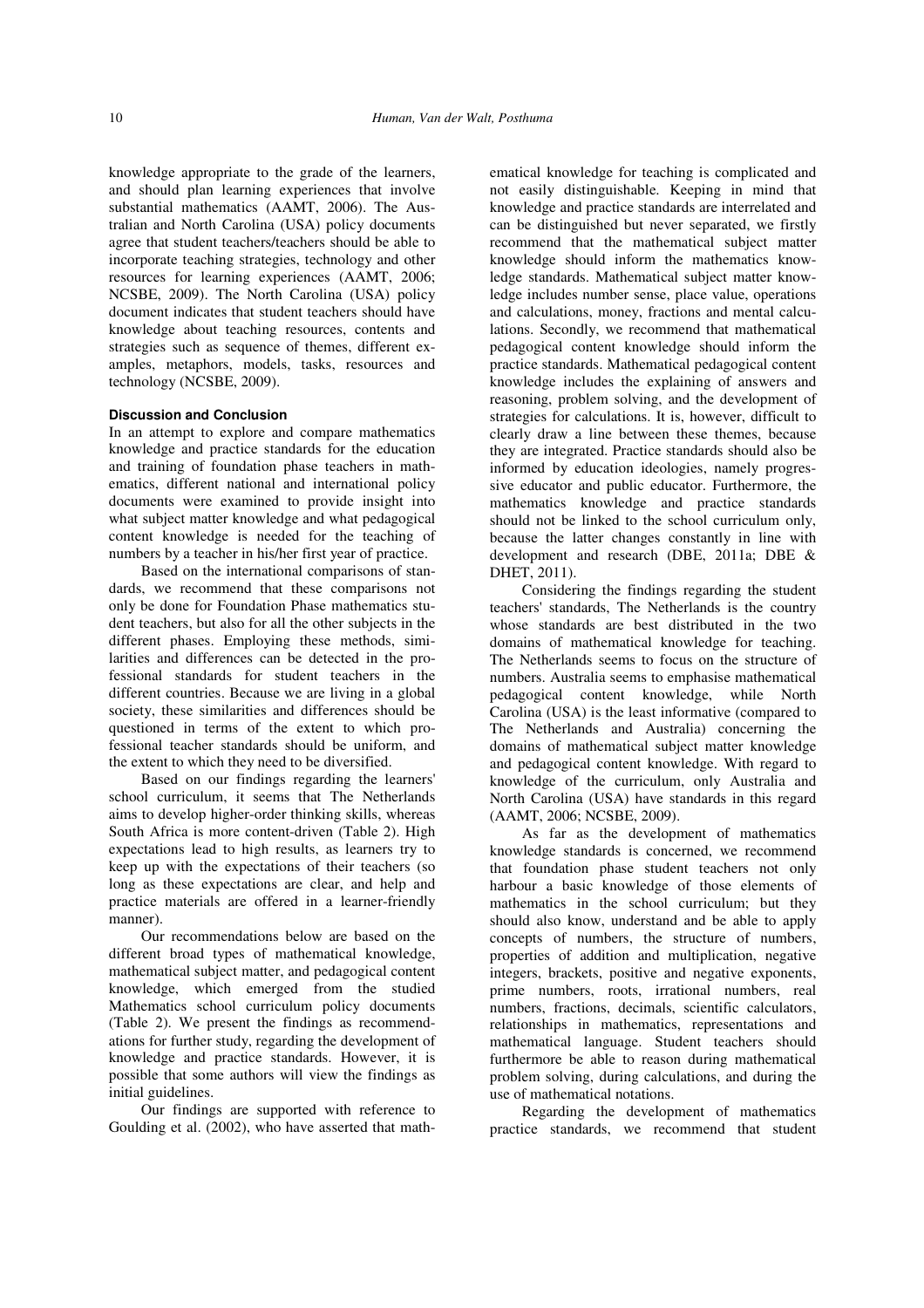teachers should recognise the social conditions in which the learners grow up, be able to promote holistic development in the mathematics classroom, and have a thorough knowledge of learners and how they learn mathematics in the Foundation Phase. Student teachers ought to have sound knowledge of the different theories of learning that are relevant to mathematics teaching. They should be able to facilitate learning and to adopt a learner-centred approach to teaching numbers. Student teachers should likewise be able to integrate mathematics with other subject areas and real-life examples, which should lead to critical discussions and the development of mathematical thinking and reasoning. Lastly, student teachers should be able to provide a rich environment of resources and assessment methods in mathematics, appropriate to the grade in which the learner is to be found. We believe that these recommendations would usefully guide the drawing up of mathematics knowledge and practice standards as a basis for teacher education principles in the preparation of foundation phase teachers for their future career. Further research is needed to provide guidelines that explicitly state what each of these recommendations implies for the development of knowledge and practice standards in South Africa.

### **Acknowledgements**

The financial assistance of the National Research Foundation (DAAD-NRF) towards this research is hereby acknowledged. Opinions expressed and conclusions arrived at, are those of the authors and are not necessarily to be attributed to the DAAD-NRF. We also thank SANPAD for financial assistance.

#### **References**

Accountability and Curriculum Reform Effort (ACRE) n.d. *Common Core State and NC Essential Standards.* Available at

http://www.ncpublicschools.org/acre/standards/. Accessed 20 April 2013.

- African Development Bank Group 2013. *Educational Standards and Technical and Vocational Education and Training (ESTVET).* Available at http://www.afdb.org/en/projects-andoperations/project-portfolio/project/p-bw-iaz-001/. Accessed 20 April 2013.
- Australian Curriculum Assessment and Reporting Authority (ACARA) n.d. *The Australian curriculum: mathematics.* Available at http://www.australiancurriculum.edu.au/mathematics/ Curriculum/F-10?layout=1. Accessed 20 April 2013.
- Australian Institute for Teaching and School Leadership (AITSL) 2011. *National professional standards for teachers.* Available at http://www.aitsl.edu.au/verve/\_resources/AITSL\_Nat ional Professional Standards for Teachers.pdf. Accessed 20 April 2013.
- Ball DL & Bass H 2009. *With an eye on the mathematical horizon: knowing mathematics for teaching to learners' mathematical futures.* Paper prepared based on keynote address at the 43rd Jahrestagung für Didaktik der Mathematik, Oldenburg, Germany, March 1–4*.*
- Ball DL, Thames MH & Phelps G 2008. Content knowledge for teaching: what makes it special? *Journal of Teacher Education,* 59(5):389-407.
- Bantwini BD & King-McKenzie E 2011. Some issues that teachers are confronted with: A case of the United States of America and South Africa. *Journal of Emerging Knowledge on Emerging Markets,* 3:Art. 20. doi: 10.7885/1946-651X.1053
- Buijs K, Klep J & Noteboom A 2009. *Kerndoelen rekenen/wiskunde* [Core goals for mathematics]. Available at http://tule.slo.nl/RekenenWiskunde/F-KDRekenenWiskunde.html. Accessed 20 April 2013.
- Common Core State Standards Initiative (CCSSI) n.d. *Common Core State Standards for Mathematics.* Available at http://www.corestandards.org/wpcontent/uploads/Math\_Standards.pdf. Accessed 20 April 2013.
- Cooperstein SE & Kocevar-Weidinger E 2004. Beyond active learning: A constructivist approach to learning. *Reference Services Review,* 32(2):141–148.
- Council on Higher Education (CHE) 2011. *A framework for qualification standards in higher education.* Available at http://www.che.ac.za/media\_and\_publications/frame works-criteria/framework-qualification-standards-

higher-education. Accessed 2 February 2013. Department of Basic Education (DBE) 2011a. *Curriculum* 

*and Assessment Policy Statement (CAPS) Grades 1-3 Mathematics.* Pretoria: DBE. Available at http://www.education.gov.za/LinkClick.aspx?filetick et=ehGEpQZXz7M%3d&tabid=671&mid=1880. Accessed 6 September 2014.

Department of Basic Education 2011b. *Report on the Annual National Assessments of 2011.* Pretoria: DBE. Available at

http://www.workinfo.com/Articles/33829\_education\_ 28june2011r.pdf. Accessed 6 September 2014.

Department of Basic Education 2012. *Report on the Annual National Assessments 2012: Grades 1 to 6 & 9.*  Pretoria: Department of Basic Education. Available at http://www.education.gov.za/LinkClick.aspx?filetick et=YyzLTOk5IYU=. Accessed 19 September 2014.

Department of Basic Education (DBE) & Department of Higher Education and Training (DHET) 2011. *Integrated strategic planning framework for teacher education and development in South Africa 2011- 2025.* Pretoria: DBE & DHET. Available at http://www.dhet.gov.za/Teacher%20Education/Techn ical%20Report%20- %20Intergrated%20Strategic%20Planning%20Frame work%20for%20Teacher%20Education%20and%20 Development%20In%20SA,%2012%20Apr%202011 .pdf. Accessed 6 September 2014. Department of Education (DoE) 2007. The Higher

Education Qualification Framework (Notice 928). *Government Gazette,* 30353, 5 October. Available at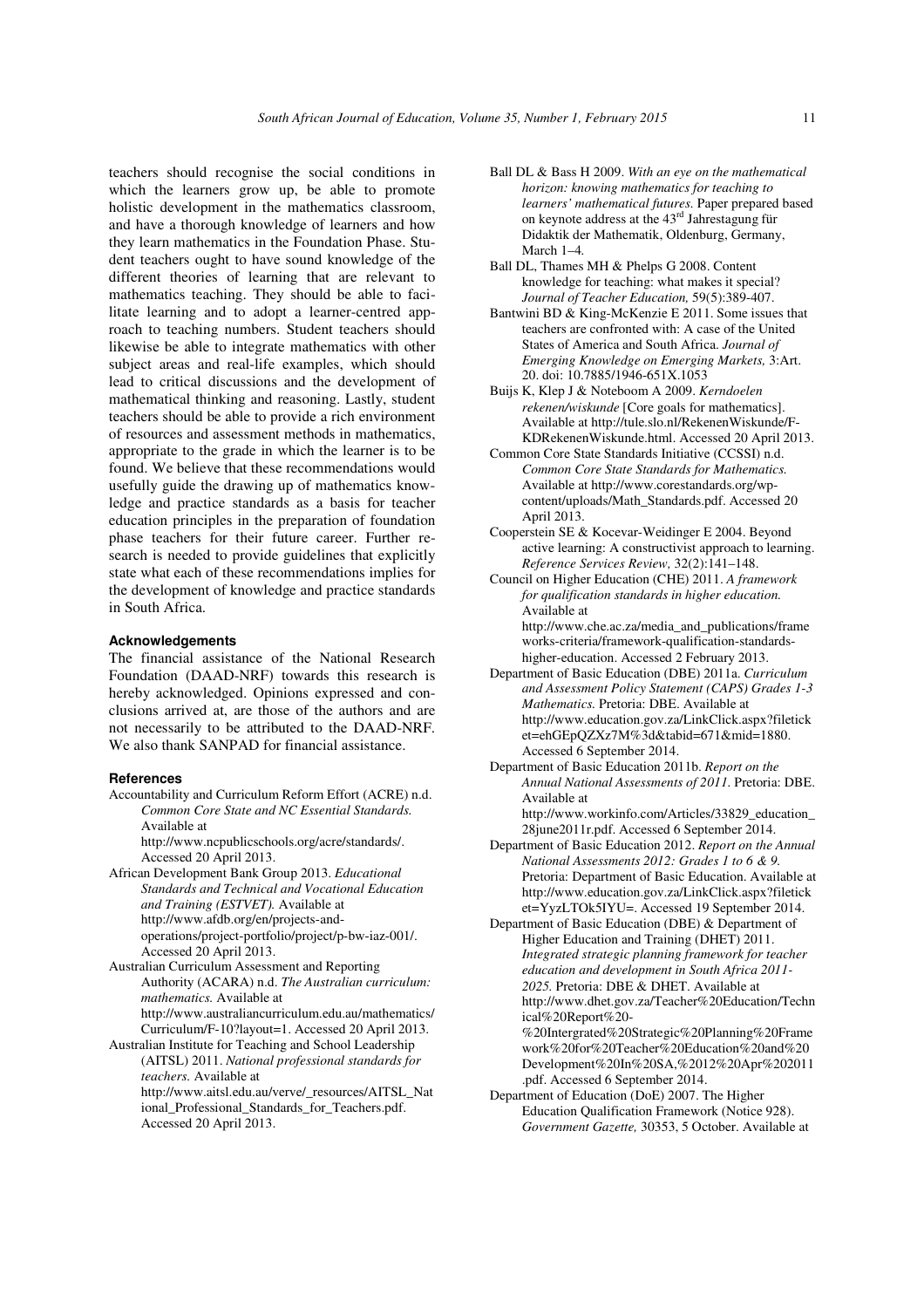http://www.saqa.org.za/docs/pol/2007/not0928.pdf. Accessed 6 September 2014.

Department of Higher Education and Training 2011. National Qualifications Framework Act 67 of 2008, Policy on the Minimum Requirements for Teacher Education Qualifications (Government Notice No. 583). *Government Gazette,* 34467, July 15. Available at http://www.greengazette.co.za/notices/nationalqualifications-framework-act-no-67-of-2008-policyon-minimum-requirements-for-teacher-educationqualifications\_20110715-GGN-34467-00583.pdf. Accessed 6 September 2014.

Dolya G 2010. *Vygotsky in action in the early years. The 'key to learning' curriculum.* London: Routledge.

Ernest P 1991. *The philosophy of mathematics education.*  London: Falmer.

Ernest P 1998. *Social constructivism as a philosophy of mathematics.* Albany: State University of New York Press.

Goulding M, Rowland T & Barber P 2002. Does it matter? Primary teacher trainees' subject knowledge in Mathematics. *British Educational Research Journal,* 28(5):698-704. doi: 10.1080/0141192022000015543a

Graham-Jolly M 2009. The nature of curriculum. In U Hoadley & J Jansen (eds). *Curriculum: Organizing knowledge for the classroom* (2nd ed). Cape Town: Oxford University Press.

Graven M 2002. Coping with new mathematics teacher roles in a contradictory context of curriculum change. *The Mathematics Educator,* 12(2):21-27. Available at http://math.coe.uga.edu/TME/Issues/v12n2/v12n2.Gr aven.pdf. Accessed 6 September 2014.

Hackman DG 2004. Constructivism and block scheduling: making the connection. *Phi Delta Kappan,*  85(9):697-702.

Hill H  $\&$  Ball DL 2009. The curious – and crucial – case of mathematical knowledge for teaching. *Phi Delta Kappan,* 91(2):68-71. doi: 10.1177/003172170909100215

Hill HC, Rowan B & Ball DL 2005. Effects of teachers' mathematical knowledge for teaching on student achievement. *American Educational Research Journal,* 42(2):371-406. doi: 10.3102/00028312042002371

Human A 2014. 'n Verkennende ondersoek na kennis- en praktykstandaarde vir die getalledomein in die voorbereiding van grondslagfase-onderwysers [An explorative study into knowledge and practice standards for the number domain in the preparation of foundation phase teachers]. Unpublished Master's dissertation. Potchefstroom: North-West University. Available at

http://dspace.nwu.ac.za/bitstream/handle/10394/1104 2/Human\_A.pdf?sequence=1. Accessed 6 September 2014.

Human Sciences Research Council (HSRC) 2012. *Towards equity and excellence: Highlights from TIMSS 2011: The South African perspective.* Available at http://sds.ukzn.ac.za/files/Reddy\_TIMMS\_seminar% 20presentation.pdf. Accessed 25 May 2013.

Jansen J 1999. Setting the Scene: Historiographies of

Curriculum Policy in South Africa. In J Jansen & P Christie (eds). *Changing Curriculum: Studies on Outcomes-based Education in South Africa.* Kenwyn: Juta and Co Ltd.

Jansen J 2007. Learning and leading in a globalized world: The lessons from South Africa. In T Townsend & R Bates (eds). *Handbook of teacher education.* The Netherlands: Springer.

Jansen J 2011. No hope for teachers. *Times LIVE,* 13 October. Available at http://www.timeslive.co.za/opinion/columnists/2011/ 10/13/no-hope-for-teachers. Accessed 11 May 2013.

Kim B 2001. Social Constructivism. In M Orey (ed). *Emerging perspectives on learning, teaching, and technology.* Available at http://epltt.coe.uga.edu/index.php?title=Social\_Const ructivism. Accessed 11 May 2013.

Mullis IVS, Martin MO, Foy P & Arora A 2012. *TIMSS 2011 International results in mathematics.* Chestnut Hill, MA: TIMSS & PIRLS International Study Center, Boston College. Available at http://timss.bc.edu/timss2011/international-resultsmathematics.html. Accessed 2 February 2013.

Nieuwenhuis J 2007a. Analysing qualitative data. In K Maree (ed). *First steps in research.* Pretoria: Van Schaik Publishers.

Nieuwenhuis J 2007b. Introducing qualitative research. In K Maree (ed). *First steps in research.* Pretoria: Van Schaik Publishers.

North Carolina State Board of Education (NCSBE) 2009. *Revised Teacher Education Specialty Area Standards.* Available at http://ances.ncdpi.wikispaces.net/file/view/Teacher% 20Education%20Standards.pdf/264431316/Teacher% 20Education%20Standards.pdf. Accessed 11 May 2013.

Oldfather P, West J, White J & Wilmarth J 1999. *Learning through children's eyes: Social constructivism and the desire to learn.* Washington, DC: American Psychological Association.

Otten M 2009. *Kennisbasis rekenen-wiskunde voor de pabo* [Knowledge base in mathematics for the undergraduate teacher]. Available at http://www.paborekenen.nl/binaries/content/assets/sta ndaardsites/msedpaborekenen/algemeen/06b\_eindversie-\_kennisbasisrekenen-wiskunde\_klein.pdf. Accessed 8 August 2012.

Roth R 1996. Standards for certification licensure and accreditation. In J Sikula, T Buttery & E Guyton (eds). *Handbook of research on teacher education.* New York: Macmillan.

Ryan J & Williams J 2007. *Children's mathematics 4-15: Learning from errors and misconceptions.* Maidenhead: McGraw-Hill/Open University Press.

Ohio Department of Education & Educator Standards Board 2007. *Standards for Ohio educators.* Available at

http://education.ohio.gov/getattachment/Topics/Teac hing/Educator-Equity/Ohio-s-Educator-Standards/StandardsforEducators\_revaug10.pdf.aspx.